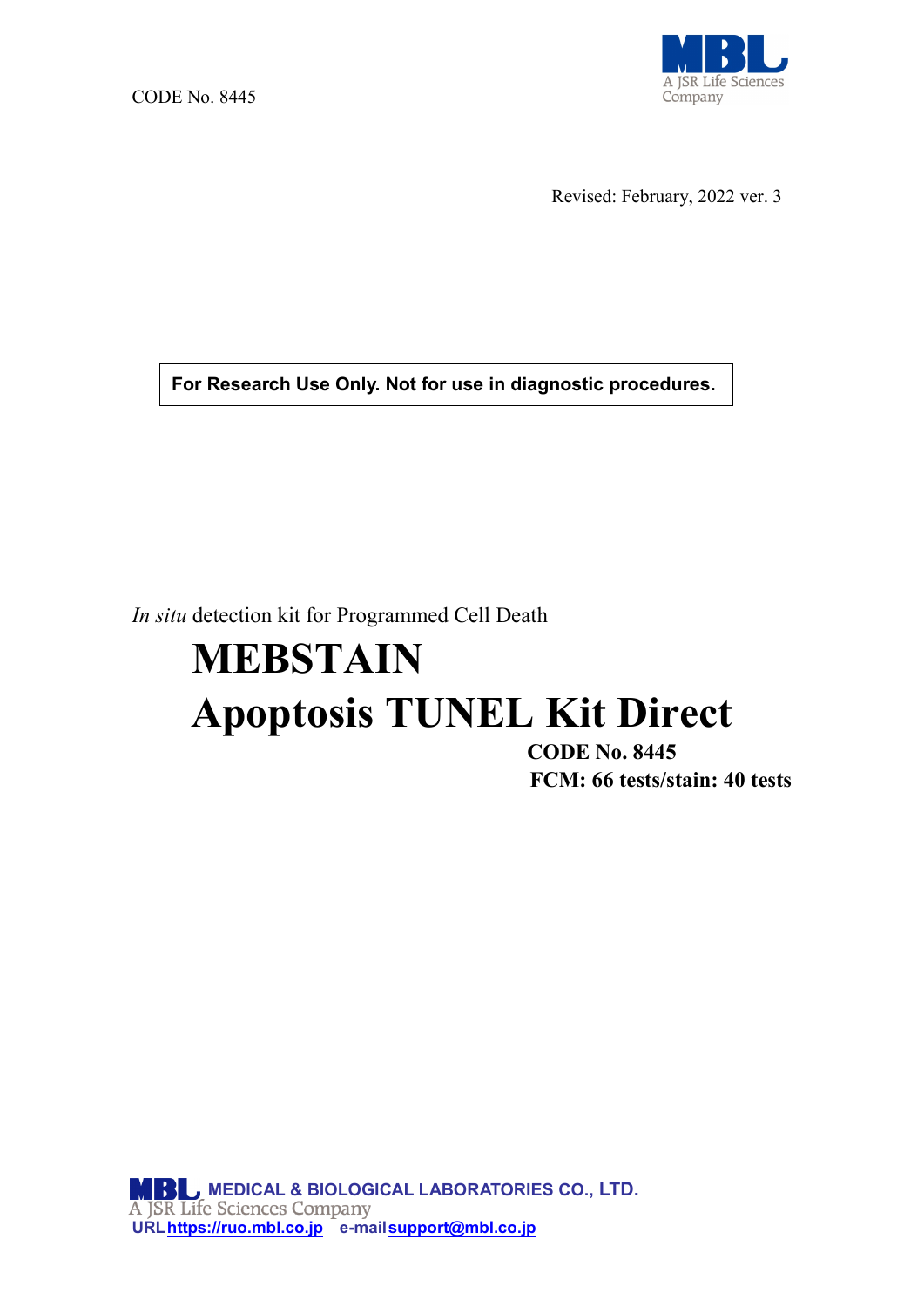## **CONTENTS**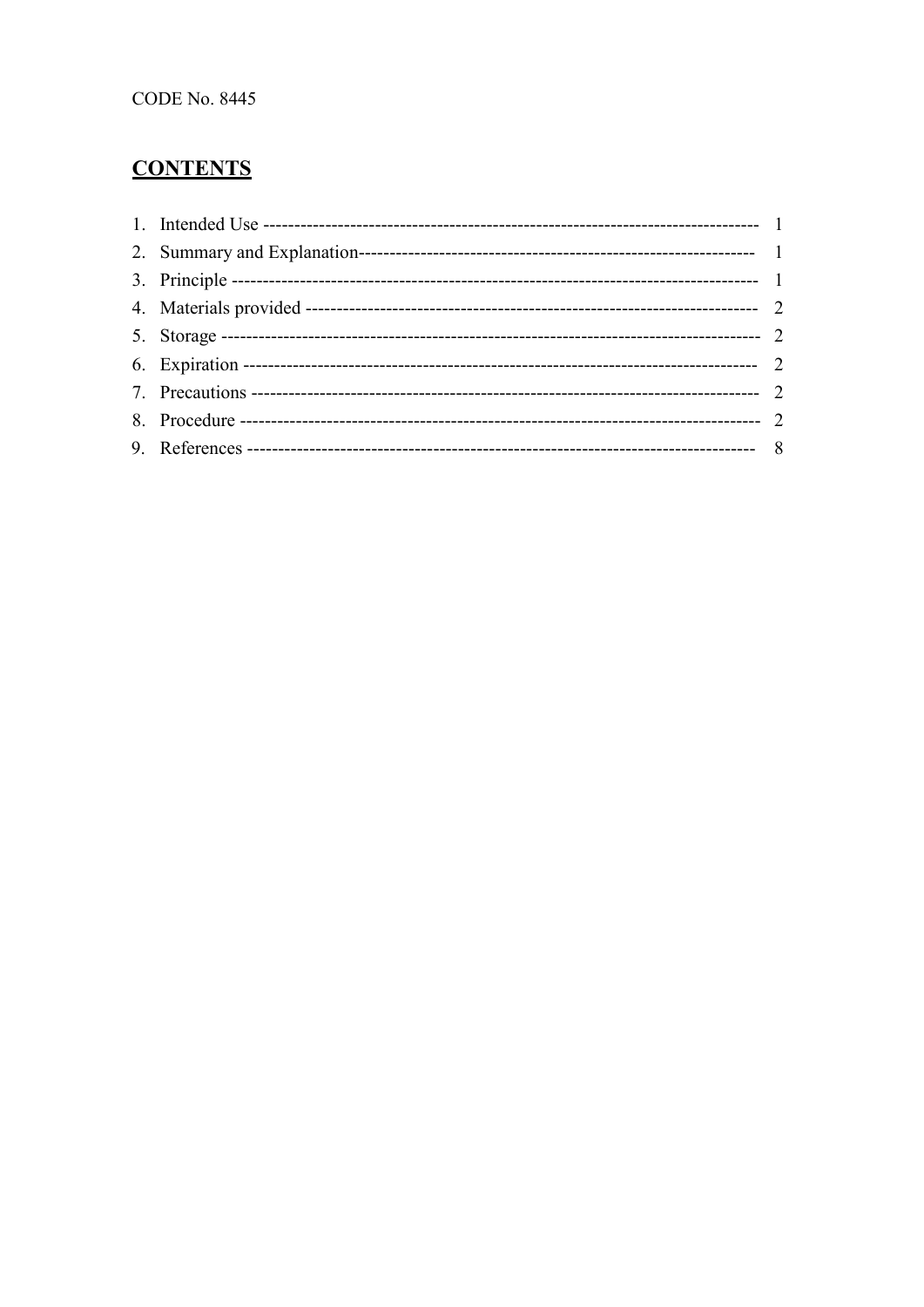## **Before use, thoroughly read these Instructions.**

## **Intended Use**

The **MEBSTAIN Apoptosis TUNEL Kit Direct** is intended for the detection of apoptotic cells in research samples. It is suitable for histochemistry, cytospin preparation, and flow cytometry. **For Research Use Only. Not for use in diagnostic procedures.**

## **Summary and Explanation**

Programmed cell death is a selective process of physiological cell deletion. It plays a major role in developmental biology and in maintenance of homeostasis in vertebrates $\delta$ ),  $9$ ,  $12$ ),  $13$ ). For example, during maturation, T cells recognizing self antigens are destroyed by programmed cell death<sup>11)</sup>. Programmed cell death is morphologically known as apoptosis. Apoptosis is accompanied by condensation of cytoplasm, loss of plasma membrane microvilli, condensation and fragmentation of nuclei, and extensive degradation of chromosomal DNA into oligomers of about 180 bp. It has been considered that fragmentation of nuclear DNA is a biochemical hallmark of apoptosis. The TdT-mediated dUTP-biotin nick end labeling method (TUNEL method) developed by Gavrieli et al.14) has enabled *in situ* visualization of DNA fragmentation at the single cell level and is considered to be a more sensitive method than conventional morphological techniques $^{10}$ .

The MEBSTAIN Apoptosis TUNEL Kit Direct is an apoptosis detection kit based on the TUNEL method. The main advantage of this rapid and simple procedure is the use of fluorescein-dUTP to label DNA strand breaks. This allows the direct detection of DNA fragmentation.

## **Principle**

In cells in which apoptosis occurs, the chromatin DNA is cut by endonuclease at linker DNA site between nucleosomes. Then, DNA fragments, which are a number of multimers of nucleosomal units exit in nuclei. In TUNEL method, 3'-OH DNA ends generated by DNA fragmentation is nick end labeled with fluorescein-dUTP, mediated by terminal deoxynucleotidyl transferase (TdT). This method allows specific staining.

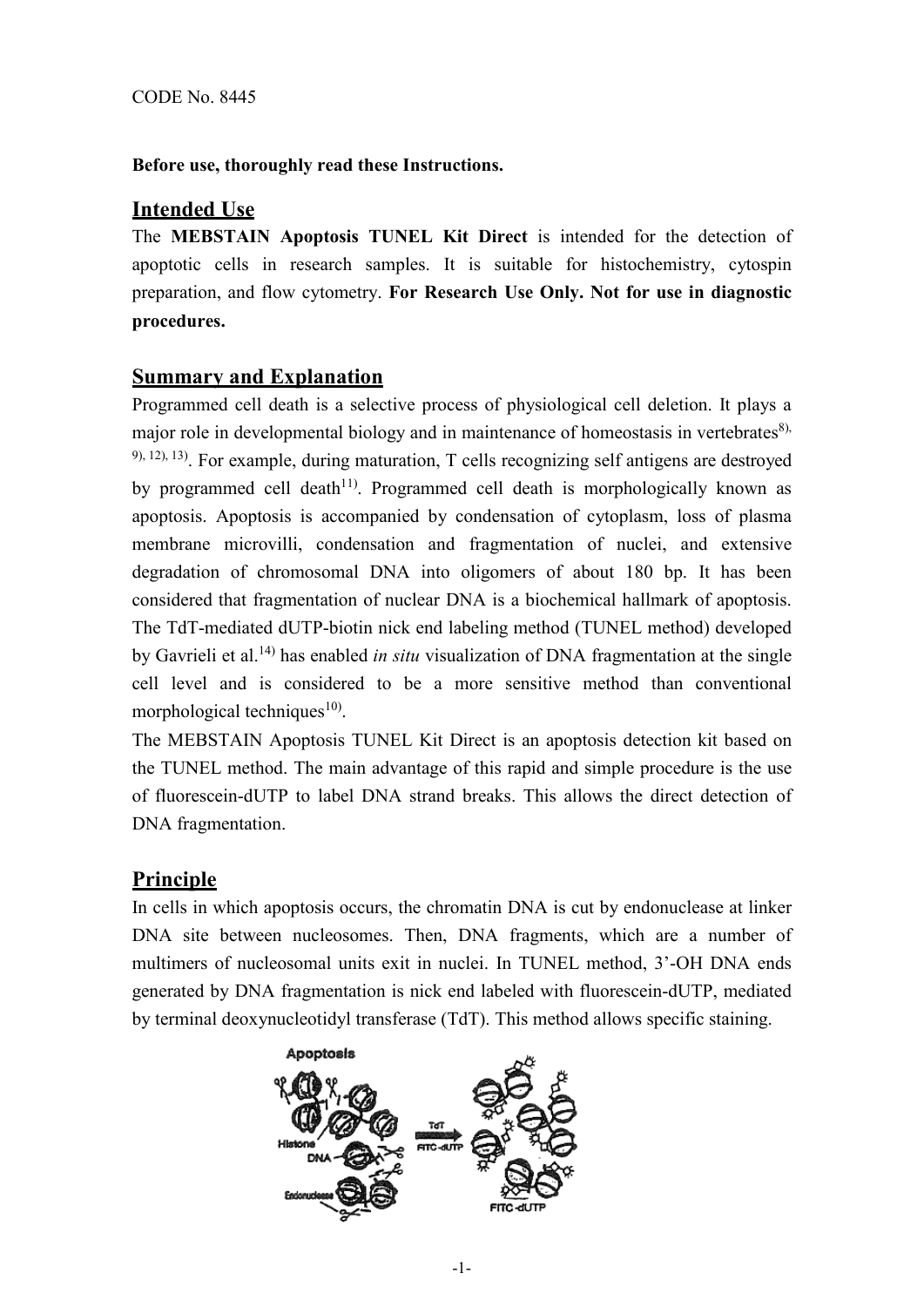## **Materials provided**

Each kit contains;

| Name                     | Materials                            | Quantity (for 1 kit)     |
|--------------------------|--------------------------------------|--------------------------|
| <b>Proteinase K (PK)</b> | Proteinase K                         | $0.4$ mL $\times$ 1 vial |
| TdT                      | <b>TdT</b>                           | $0.1$ mL $\times$ 1 vial |
| <b>TdT</b> buffer II     | Buffer for preparing TdT solution    | 2.0 mL $\times$ 3 vials  |
| <b>FITC-dUTP</b>         | FITC conjugated dUTP (ready-for-use) | $0.1$ mL $\times$ 1 vial |
| TB buffer $(\times 10)$  | TB buffer $(\times 10)$              | 50 mL $\times$ 1 bottle  |

## **Storage**

All kit components must be stored at -20°C.

## **Expiration**

Please see the label of this kit.

## **Precautions**

- 1. Allow all the components to come to room temperature  $(20-25^{\circ}C)$  before use.
- 2. **TdT** contains 90 mM sodium cacodylate and 90 mM potassium cacodylate. **TdT buffer II** contains 100 mM potassium cacodylate. As cacodylic acid is arsenic compound, do not dispose materials containing TdT and TdT buffer II into a drain.
- 3. **TdT** contains 2-mercaptoethanol (0.05%). Handle with care.
- 4. This kit is intended for research use only. Not for use in diagnostic procedures.

## **Procedure**

## ♦ **Preparation of Reagents**

## **1. Proteinase K (PK) solution**

Prepare "**PK solution**" by diluting **Proteinase K, 1:25** with PBS. Warm this solution to 37°C prior to use.

Example: Dilute 10 µL of Proteinase K to 240 µL of PBS.

## **2. TdT solution**

Prepare "**TdT solution**" by mixing the **TdT buffer II**, **FITC-dUTP**, and **TdT** at **18:1:1** prior to use.

Example: Mix 45 µL of TdT buffer II, 2.5 µL of FITC-dUTP, and 2.5 µL of TdT.

**\*** Prepare "**TdT solution**" on the ice.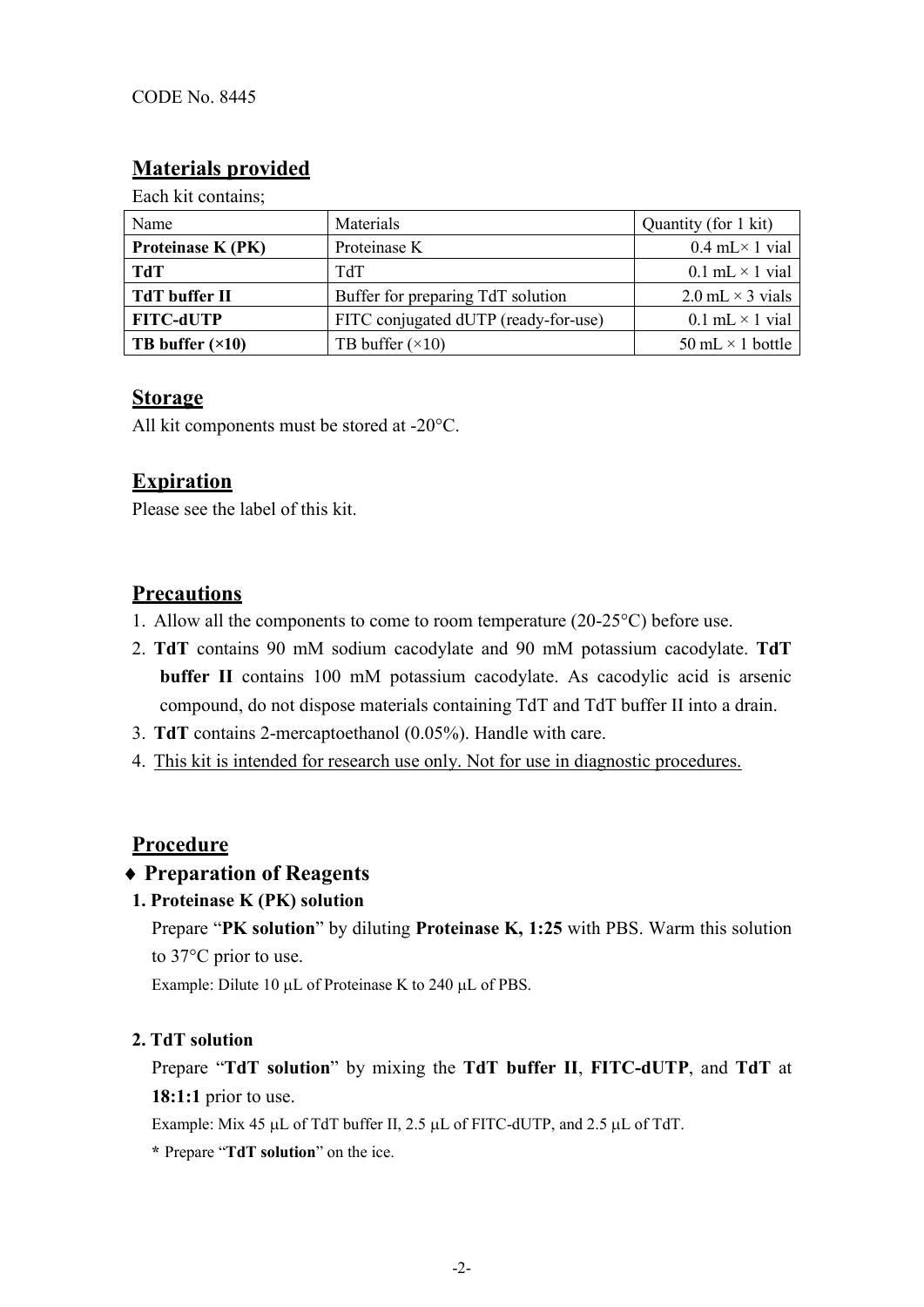## **3. TB solution**

Prepare "**TB solution**" by diluting **TB buffer**, **1:10** with distilled water prior to use.

Example: Dilute 50 mL of TB buffer to 450 mL of distilled water.

\* After thawing TB buffer, it should be stored at 4°C.

## ♦ **for Immunohistochemistry**

## **Matelials required but not provided.**

- ・Xylen
- ・Ethanol (100%, 90%, 80%)
- ・Phosphate buffered saline (PBS)
- ・Distilled water
- ・Mounting medium (90% glycerin, 10% PBS)
- ・4% paraformaldehyde [0.1M NaH2PO4, pH7.4]
- Propidium Iodide (0.5 mg/mL) \*It is for counterstaining.
- ・Cover slip
- ・Moist chamber
- ・Adequate test tube
- ・Adjustable micropipette

## **STEP 1. (Preparation of tissue sections)**

- 1) Use glass slides pretreated with silane.
- 2) Fix the samples with 4% paraformaldehyde.

Note

4% paraformaldehyde is recommended for sensitive detection. Do not use ethanol and acetone

because they may cause non-specific staining.

- 3-5 µm thick of sections are suitable for staining.
- *a) Paraffin embedded tissue sections*

Fix tissue samples in 4% paraformaldehyde and embedded in paraffin.

*b) Frozen tissue sections*

Post-Fix cryosections in 4% paraformaldehyde. After the fixation, wash the fixed cryosection with PBS 2 times for 5 minutes each.

When using frozen tissue sections, be careful not to allow it to dry. Proceed directly **STEP 4. (DNA nick end labeling)**.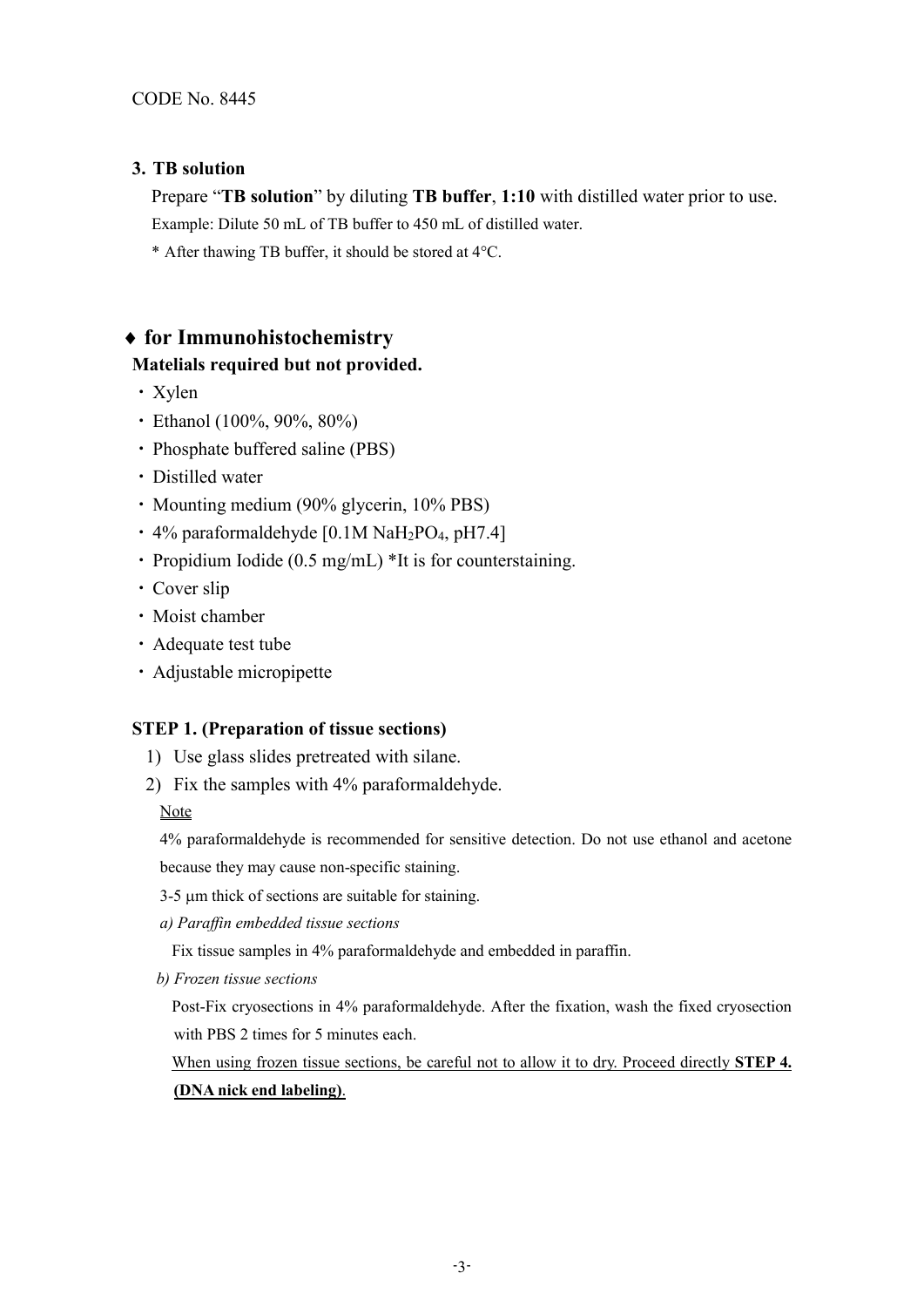## **STEP 2. (Deparaffinization)**

Be careful not to allow tissue sections to dry at each step.

- 1) Deparaffinize the sections with Xylene 3 times for 3 minutes each.
- 2) Wash the slides with 100% Ethanol 3 times for 3 minutes each.
- 3) Wash the slides with 90% Ethanol 3 times for 3 minutes each.
- 4) Wash the slides with 80% Ethanol 3 times for 3 minutes each.
- 5) Wash the slides with distilled water 4 times for 2 minutes each.

## **STEP 3. (Treatment with proteinase K (PK))**

This step is not required for frozen tissue sections.

- 1) Pipette 500 µL of PBS on the section and incubate it for 30 minutes at 37°C. (Or put the slide into a jar filled with PBS which is warmed to 37°C, and incubate it for 15-30 minutes at  $37^{\circ}$ C.)
- 2) After removing PBS buffer by tapping off, pipette 250 µL pf **PK solution** on the section and incubate it for 30 minutes at 37°C.
- 3) Wash the slides with distilled water at 4 times for 2 minutes each. Note In the meantime, prepare **TdT solution**. Preparation should be in the ice.

## **STEP 4. (DNA nick end labeling)**

- 1) Pipette 50 µL of **TdT buffer II** on the section and incubate it for 5-10 minutes at room temperature.
- 2) After removing **TdT buffer II** by tapping off, pipette 50 µL of **TdT solution** and incubate it for 60 minutes at 37°C.
- 3) After removing **TdT solution** by tapping off, immerse the slides in **TB solution** in a coplin jar and incubate it for 15 minutes at room temperature.
- 4) Wash the slides with distilled water 4 times for 2 minutes each.

## **STEP 5. (Counterstaining)**

- 1) Pipette 50  $\mu$ L of Propidium Iodide (0.5  $\mu$ g/mL) on the section and incubate it for 15-20 minutes at 4°C.
- 2) Wash the slides with PBS for 3-5 minutes.

## **STEP 6. (Mounting and microscopy)**

- 1) Mount with mounting medium (90% glycerin, 10% PBS) under coverslip.
- 2) View by fluorescent microscopy.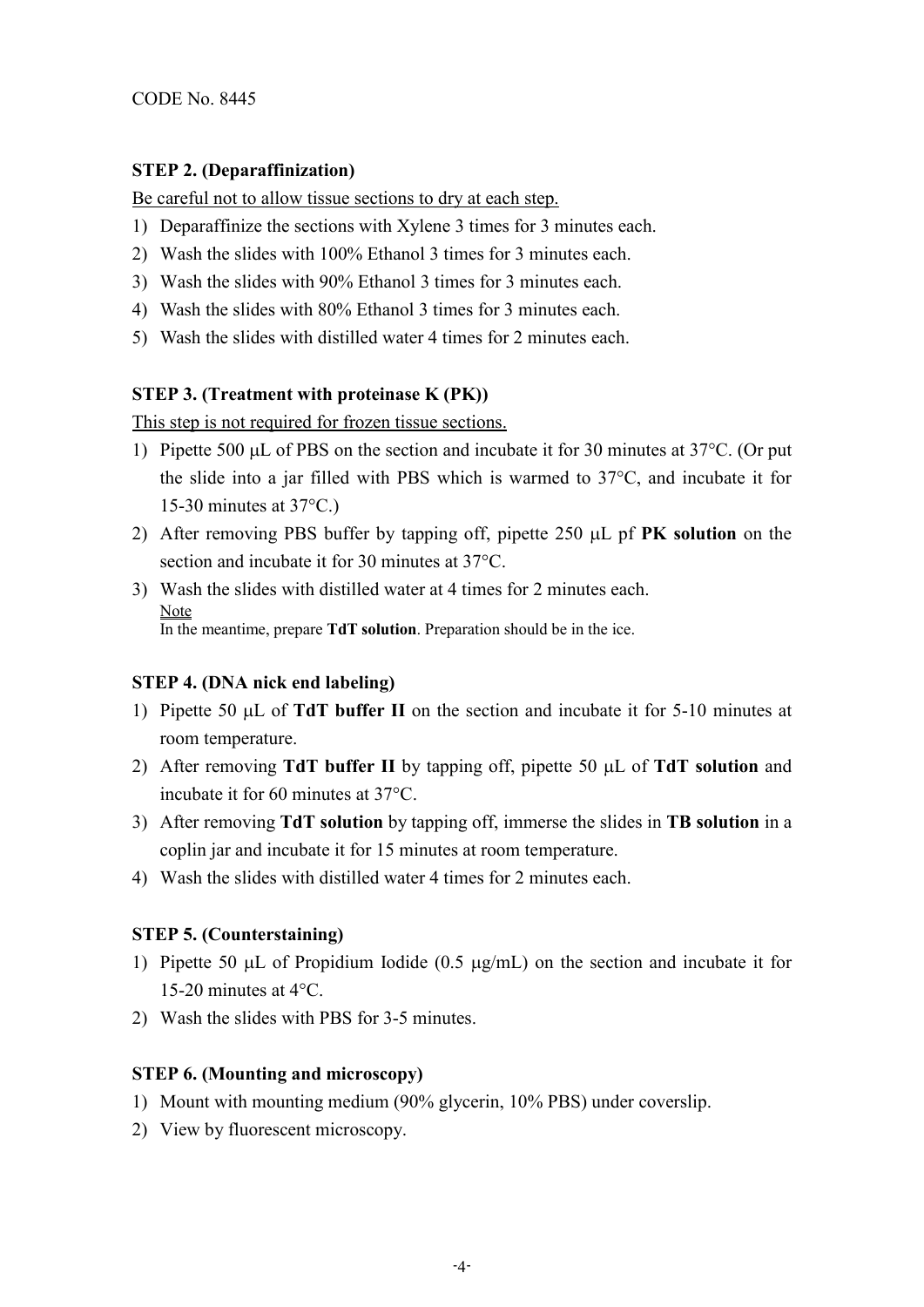## ♦ **for Flow Cytometry**

It is recommended that the positive and negative controls are set.

- Example: as a negative control; peripheral blood mono nuclear cell or cultured cells, such as Raji cells etc. (more than 95% viability).
	- as a positive control; those above cells which are treated with DNase I (1  $\mu$ g/mL) for 60 minutes at 37°C. DNase I treatment should be done after permeabilization.

## **Matelials required but not provided.**

- ・Phosphate buffered saline (PBS)
- ・PBS containing 0.2% BSA
- $\cdot$  4% paraformaldehyde [0.1M NaH<sub>2</sub>PO<sub>4</sub>, pH7.4]
- ・70% Ethanol
- ・Distilled water
- ・Adequate test tube
- ・Adjustable micropipette

## **STEP 1. (Fixation of cells)**

- 1) Wash the cells with PBS containing 0.2% BSA several times.
- 2) Fix the cells with 4% paraformaldehyde for 30 minutes at 4°C.
- 3) Wash the cells with PBS containing 0.2% BSA 2 times.

Note

4% paraformaldehyde is recommended for sensitive detection. Do not use ethanol and acetone because they may cause non-specific staining.

## **STEP 2. (Permeabilization)**

Add 200 µL of 70% Ethanol to the cell pellet, and mix it gently. Then incubate it for 30 minutes at -20°C to permeabilize.

Note

In the meantime, prepare TdT solution. Preparation should be done in the ice.

When the next step can't be done right after this step, cells are suspended in 70% Ethanol and stored at -20°C until test. The test should be done within one week.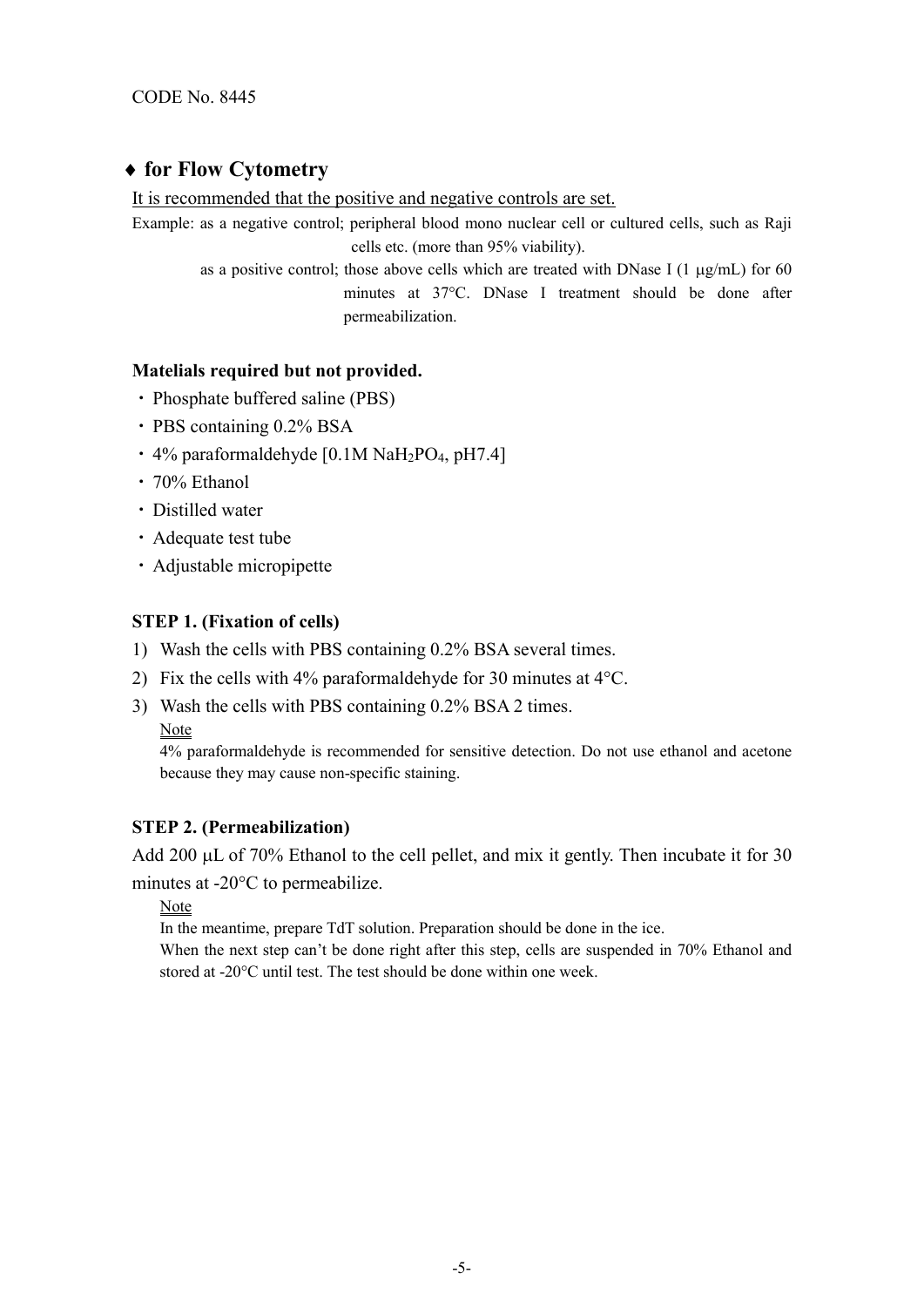## **STEP 3. (DNA nick end labeling)**

- 1) After washing with PBS containing 0.2% BSA 2 times, add 30 µL of **TdT solution** to the cell pellet and incubate it for 60 minutes at 37°C. As negative control, add 30 µL of **negative TdT solution** (**TdT buffer II** and **FITC-dUTP** at **19:1** (28.5 µL: 1.5 µL)) to the cell pellet and incubate it for 60 minutes at 37°C.
- 2) Wash the cells with PBS containing 0.2% BSA 2 times.
- 3) Suspend the cell pellet to 200-500 µL of PBS containing 0.2% BSA and analyze by a flow cytometer.

## ♦ **for Cytospin samples**

It is recommended that the positive and negative controls are set.

Example: as a negative control; peripheral blood mono nuclear cell or cultured cells, such as Raji cells etc. (more than 95% viability).

> as a positive control; those above cells which are treated with DNase I (1  $\mu$ g/mL) for 60 minutes at 37°C. DNase I treatment should be done after permeabilization.

## **Matelials required but not provided.**

- ・PBS containing 2% fetal calf serum (FCS) and 0.09% NaN3
- ・Distilled water containing 0.2% BSA
- $\cdot$  PBS-T (0.5% Tween-20 and 0.2% BSA in PBS)
- $\cdot$  4% paraformaldehyde [0.1M NaH<sub>2</sub>PO<sub>4</sub>, pH7.4]
- ・Propidium Iodide (0.5 mg/mL) \*It is for counterstaining.
- ・Mounting medium (90% glycerin, 10% PBS)
- ・Cover slip
- ・Moist chamber
- ・Adequate test tube
- ・Adjustable micropipette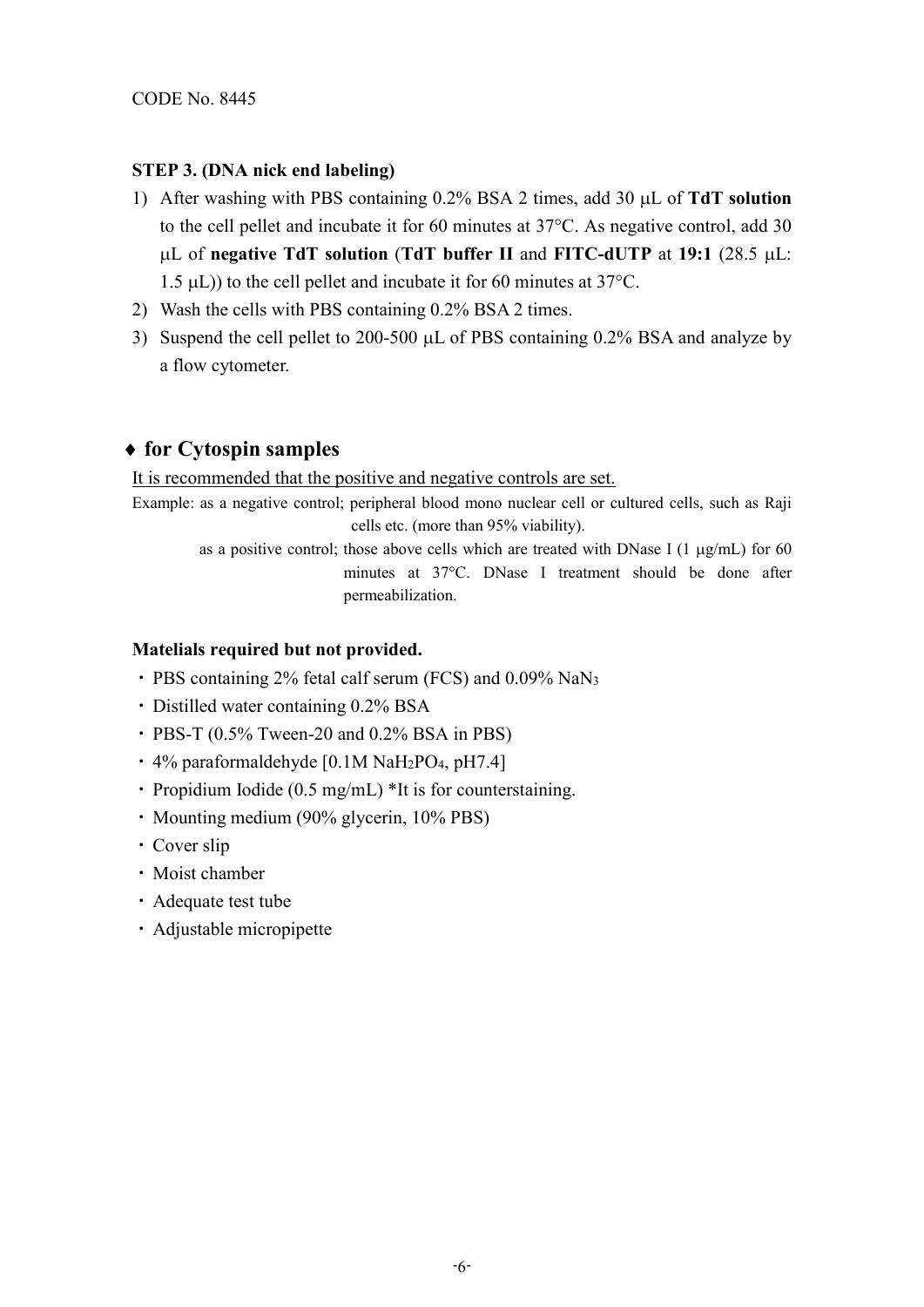## **STEP 1. (Cytospin)**

Wash the cells with PBS (2% FCS, 0.09% NaN3) several times and cytospin according to the normal method.

Condition of cytospin is depend on the instrument used. Number of cells: 50-100  $\mu$ L of cell suspension (1 × 10<sup>5</sup> cells/mL) per slide Rotation:  $300-500 \times g$ Time: 5-10 minutes

## **STEP 2. (Fixation of cells)**

- 1) Dry the cytospin slide for about 60 minutes by airing gently.
- 2) Fix the cells with 4% paraformaldehyde for 15 minutes at  $4^{\circ}$ C.
	- Note

4% paraformaldehyde is recommended for sensitive detection. Do not use ethanol and acetone because they may cause non-specific staining.

## **STEP 3. (Permeabilization)**

After removing 4% paraformaldehyde by tapping off, pipette PBS-T (0.5% Tween-20 and 0.2% BSA in PBS) onto the cells, and incubate it for about 15 minutes at room temperature.

Note

In the meantime, prepare TdT solution and negative control. Preparation should be done on the ice.

## **STEP 4. (DNA nick end labeling)**

- 1) Wash the slide with distilled water 3 times.
- 2) After removing distilled water by tapping off, pipette 50 µL of **TdT solution** onto the cells and incubate it for 60 minutes at  $37^{\circ}$ C. As negative control, add 50 µL of **negative TdT solution** (**TdT buffer II** and **FITC-dUTP** at **19:1** (28.5 µL: 1.5 µL)) onto the cells and incubate it for 60 minutes at 37°C.
- 3) After removing TdT solution by tapping off, wash the slides with PBS at 3 times.

## **STEP 5. (Counterstaining)**

- 1) Pipette 50  $\mu$ L of Propidium Iodide (0.5  $\mu$ g/mL) on the section and incubate it for 15-20 minutes at 4°C.
- 2) Wash the slides with PBS 3 minutes.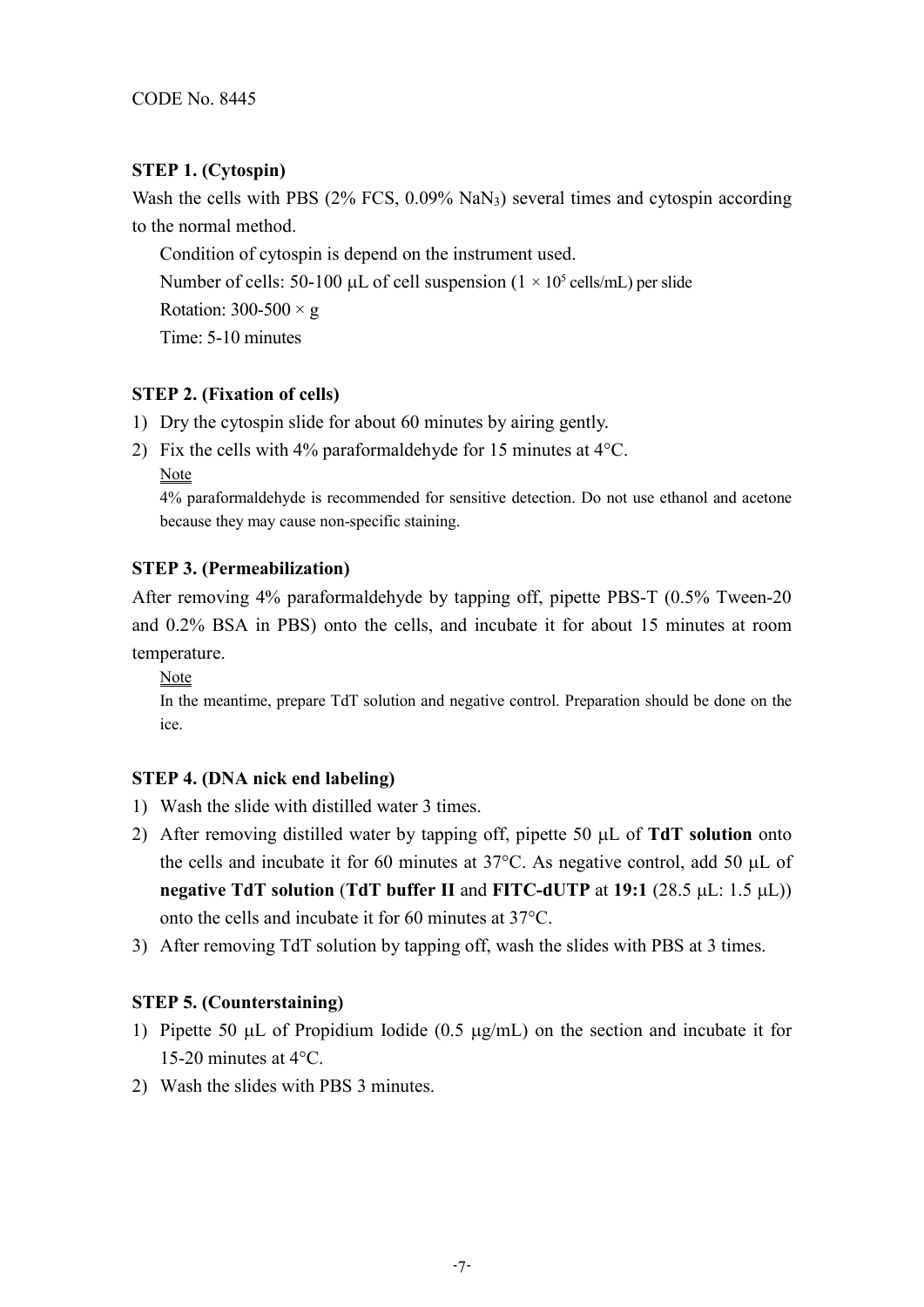#### **STEP 6. (Mounting and microscopy)**

- 1) Mount with mounting medium (90% glycerin, 10% PBS) under coverslip.
- 2) View by fluorescent microscopy.

## **References**

- 1) Kozaki, K., *et al., Cancer Res.* **68**, 2094-2105 (2008)
- 2) Hara, H., *et al., J. Immunol.* **180**, 7859-7868 (2008)
- 3) Numata, K., *et al., J. Immunol.* **178**, 3777-3785 (2007)
- 4) Yano, T., *et al., Mol. Cell. Biol.* **26**, 4474-4488 (2006)
- 5) Pati, D., *et al., Mol. Cell. Biol.* **22**, 8267-8277 (2002)
- 6) Yoshikawa, R., *et al., Cancer Res.* **61**, 1029-1037 (2001)
- 7) Negoro, S., *et al., Circulation* **103**, 555-561 (2001)
- 8) Steller, H. *Science* **267**, 1445-1449 (1995)
- 9) Mori, C., *et al., Anat. Rec.* **242**, 103-110 (1995)
- 10) Carbonari, M., *et al., Cytometry* **22**, 161-167 (1995)
- 11) Krammer, P. H., *et al., Curr. Opin. Immunol.* **6**, 279-289 (1994)
- 12) Mori, C., *et al., Anat. & Embryol.* **190**, 21-28 (1994)
- 13) Wyllie, A. H., *et al., Br. J. Cancer* **67**, 205-208 (1993)
- 14) Gavrieli, Y., *et al., J. Cell Biol.* **119**, 493-501 (1992)

For more information, please visit our web site**. https://ruo.mbl.co.jp/**

#### **Manufacture**

N A JSR Life Sciences Company MEDICAL & BIOLOGICAL LABORATORIES CO., LTD. URL [https://ruo.mbl.co.jp](https://ruo.mbl.co.jp/) e-mail [support@mbl.co.jp](mailto:support@mbl.co.jp)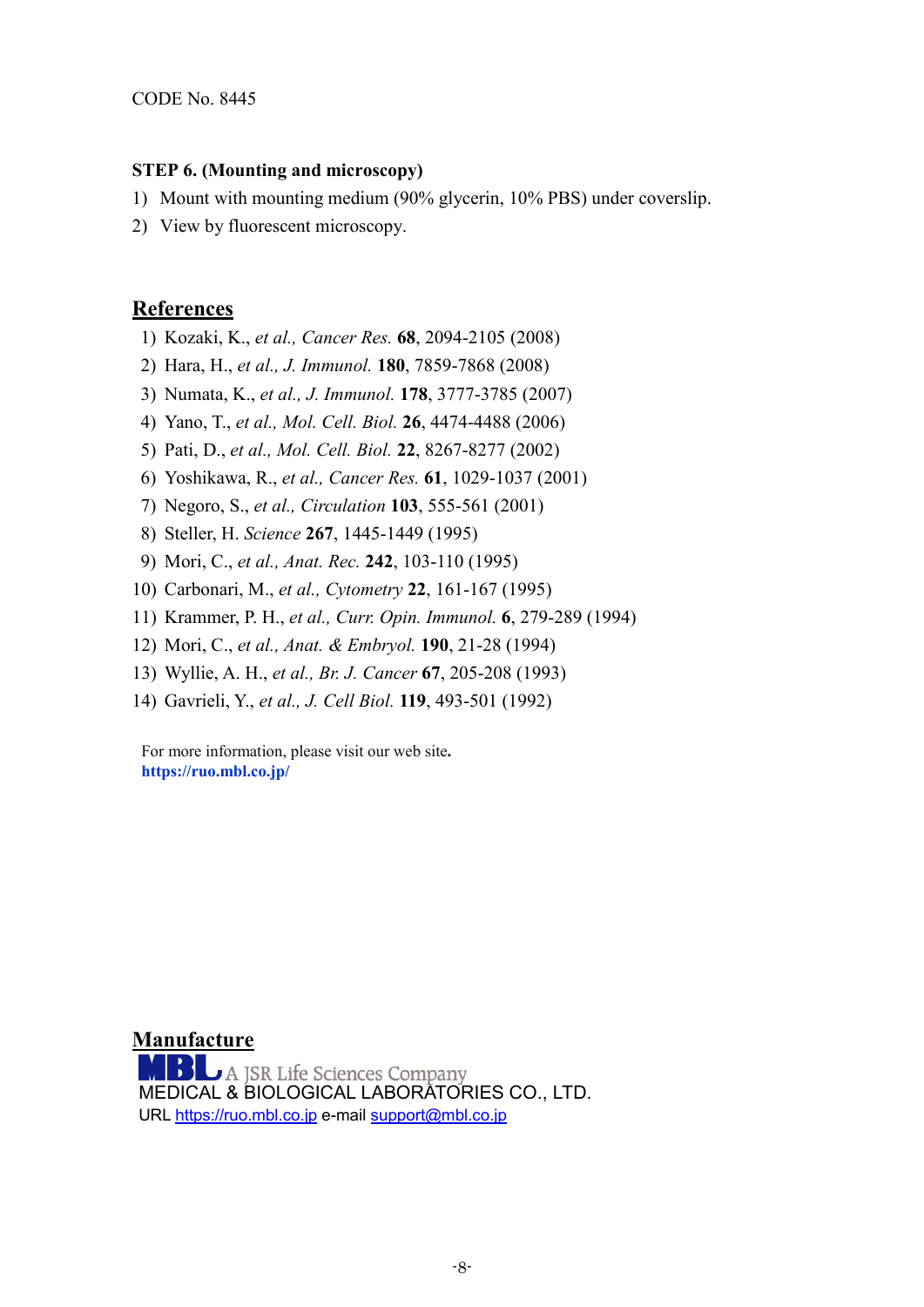#### はじめに

細胞死は、多細胞生物の恒常性の維持のために、生体内において常に制御されています。 たとえば、発生過程は多くの細胞死の上に成立し、免疫系においては、胸腺 T 細胞の成熟 過程において、自己を認識する細胞が、細胞死によって除去されていきます。また、神経 系においても、そのネットワークの形成において多くの細胞死を伴うことが知られていま す。これらの死は個体にとって不要となった細胞を排除するために起こる積極的な現象で あり、あらかじめ予定された死という意味で programmed cell death と呼ばれています。 Programmed cell death は、アポトーシスの過程によって引き起こされ、形態学的には細胞核 クロモソームの凝集、細胞核の断片化、細胞表層絨毛の欠失が、生化学的にはクロモソー ム DNA の断片化が、認められます。細胞や組織でのアポトーシス検出方法として、HE 染 色や、DNA ladder をアガロースゲル上で観察する方法もありますが、DNA 断片化を起して いる細胞を特異的に検出する TdT-mediated dUTP-biotin nick end labeling (TUNEL)法が、病 理学の分野を中心によく利用されています。TUNEL法は、*in situ*でDNAの断片化を細胞個々 に検出できる点で魅力的であり、感度、特異性の点においても優れています。

**MEBSTAIN Apoptosis TUNEL Kit Direct** は、TUNEL 法を原理とした試薬で、DNA の断片 化を指標に、*in situ* においてアポトーシスによる細胞死を細胞個々に検出することが可能で す。Flow cytometer で使用した場合、他の細胞表面マーカーや抗体などと組み合わせて二重 染色することができます。

#### 測定原理

MEBSTAIN Apoptosis TUNEL Kit Direct は、TUNEL 法により、DNA の断片化を指標として *in situ* においてアポトーシスによる細胞死を細胞個々に検出する試薬です。組織切片をプロ テアーゼ処理した後、細胞内の核における断片化 DNA の 3'-OH 末端部分に fluorescein-dUTP を結合させることにより DNA 断片分解産物に特異的な蛍光が検出できます。

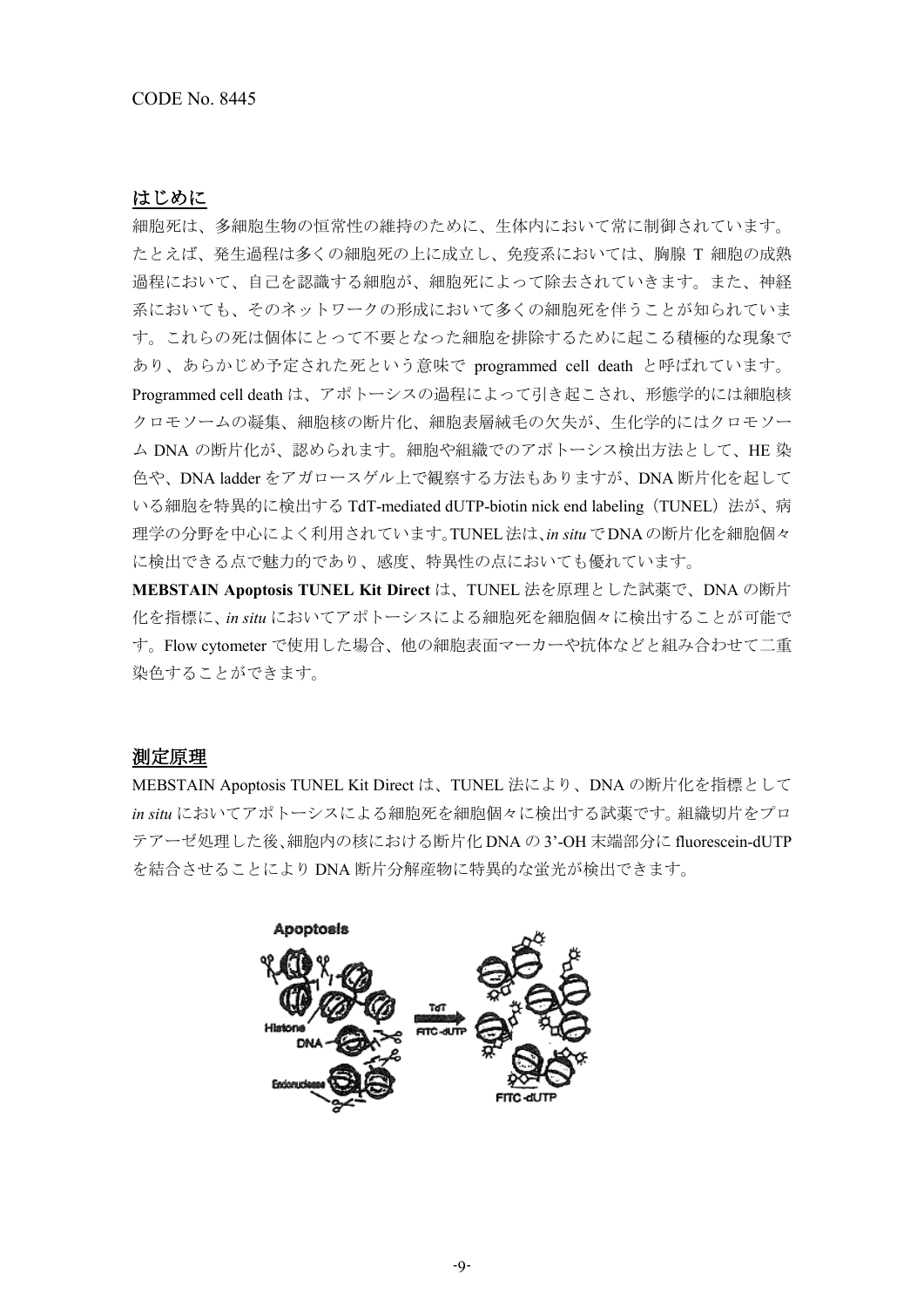## キット構成

| Name                           | Materials                            | Quantity (for 1 kit)     |
|--------------------------------|--------------------------------------|--------------------------|
| Proteinase K (PK)              | Proteinase K                         | $0.4$ mL $\times$ 1 vial |
| <b>TdT</b>                     | <b>ThT</b>                           | $0.1$ mL $\times$ 1 vial |
| TdT buffer II                  | Buffer for preparing TdT solution    | 2.0 mL $\times$ 3 vials  |
| <b>FITC-dUTP</b>               | FITC conjugated dUTP (ready-for-use) | $0.1$ mL $\times$ 1 vial |
| <b>TB</b> buffer $(\times 10)$ | TB buffer $(\times 10)$              | 50 mL $\times$ 1 bottle  |

## 保存

-20℃ にて保存して下さい。

## 製品有効期限

製品の外箱ラベルをご確認下さい。

## 操作上の留意点

- 1. キットの構成品は、室温 (20-25℃)に戻してから使用して下さい。
- 2. **TdT** には 90 mM カコジル酸ナトリウム、及び、90 mM カコジル酸カリウムが含まれて います。**TdT buffer II** には 100 mM カコジル酸カリウムが含まれています。TdT や TdT buffer を含んだ液は、専用の廃液入れに入れて下さい。
- 3. TdT には 2-メルカプトエタノール (0.05%) が含まれています。取扱いには注意して下 さい。
- 4. 本試薬は研究用試薬です。ヒトの体内に用たり、診断の目的に使用しないで下さい。

## 操作法

## ♦ 試薬の調整

**1. Proteinase K (PK) solution [PK**溶液**]**

**Proteinase K**(**PK**)を、PBSを用いて**25**倍に希釈することで"**PK solution**"とします。 **PK solution**は使用前に37°Cに温めて下さい。

例) 240 μLのPBSに、Proteinase K 10 μLを加える。

#### **2. TdT solution [TdT**溶液**]**

使用直前に、**TdT buffer II**、**FITC-dUTP**、**TdT**を**18:1:1**の割合で混合することで、"**TdT solution**"とします。

例)45 µLのTdT buffer II、2.5 µLのFITC-dUTP、2.5 µLのTdTを混合する。

\*"**TdT solution**" は、氷中で作製して下さい。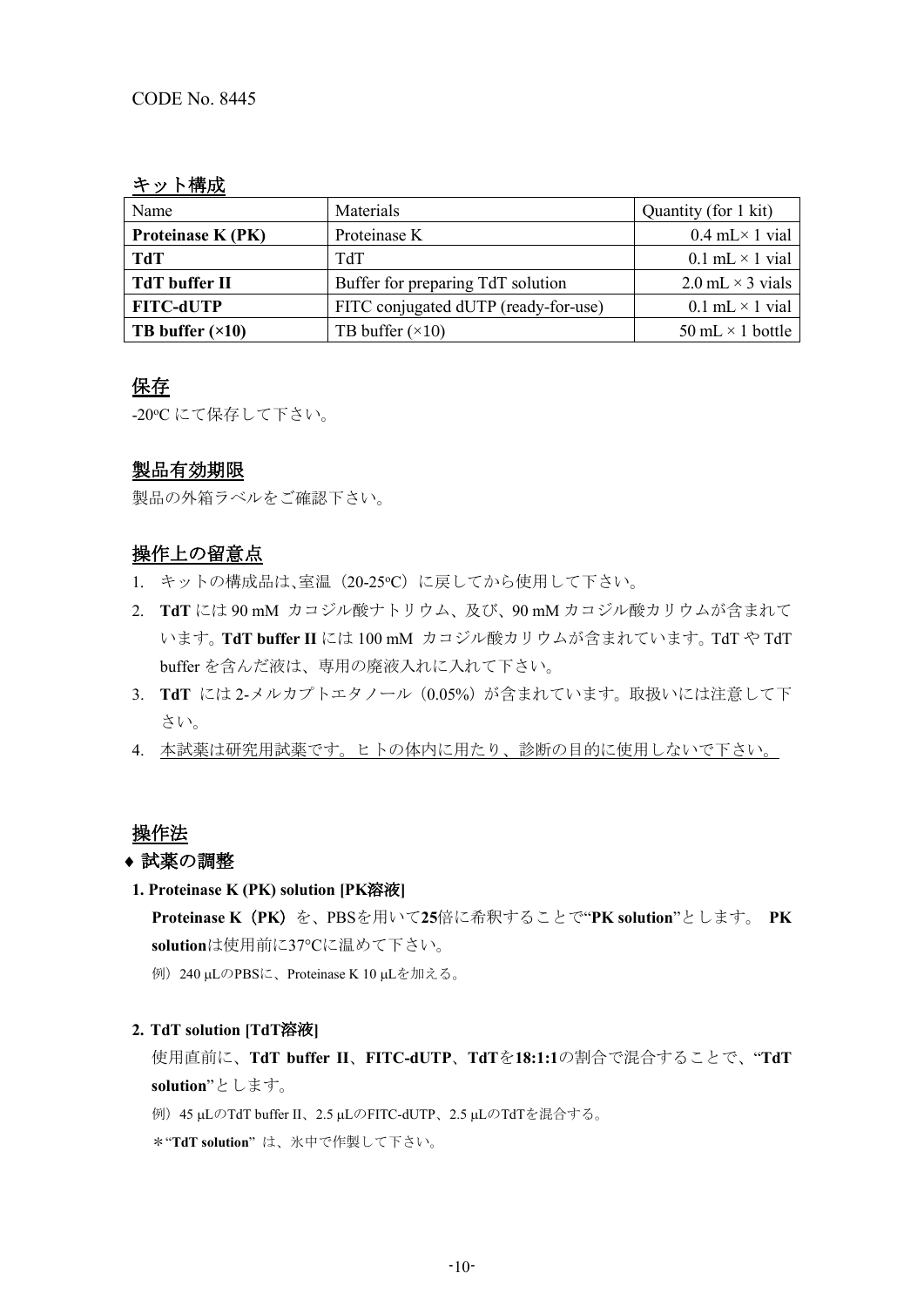#### **3. TB solution [TB**溶液**]**

使用直前に、**TB buffer**を、蒸留水を用いて**10**倍に希釈することで"**TB solution**"とします。 例)450 mLの蒸留水に、50 mLのTB bufferを加える。 \*TB bufferは、溶解後、4°Cにて保存して下さい。

#### ♦ 免疫組織染色

#### 準備するもの

- ・ キシレン
- エタノール (100%、90%、80%)
- · リン酸緩衝液 (PBS)
- ・ 精製水
- ・ 封入剤(90%グリシン、10% PBS)
- ・ 4% パラホルムアルデヒド[0.1M NaH2PO4、pH7.4]
- Propidium Iodide (0.5 mg/mL) \*対比染色用
- ・ カバーグラス
- ・ 湿潤箱
- ・ 試験管/チューブ
- ・ マイクロピペット

#### **STEP 1.**(組織切片の準備)

- 1) シランコートしたスライドグラスを使用して下さい。
- 2) 組織を 4% パラホルムアルデヒド(4% PFA)で固定します。

#### 注意

10%ホルマリンや中性ホルマリンでの固定も可能ですが、若干、検出感度が落ちますので、4% PFA の 使用をお勧めします。エタノールやアセトンは非特異染色の原因となる場合がありますので使用しな いで下さい。

組織の厚さは、3-5 µm が適当です。

*a)* パラフィン包埋切片

4% PFA で固定後、パラフィン包埋します。

*b)* 凍結切片

凍結切片を 4% PFA で固定後、PBS にて 5 分ずつ 2 回、洗浄して下さい。

凍結切片を使用する場合は、**STEP 4. (DNA nick end labeling)**から操作を開始して下さい。また、切 片の乾燥に注意して下さい。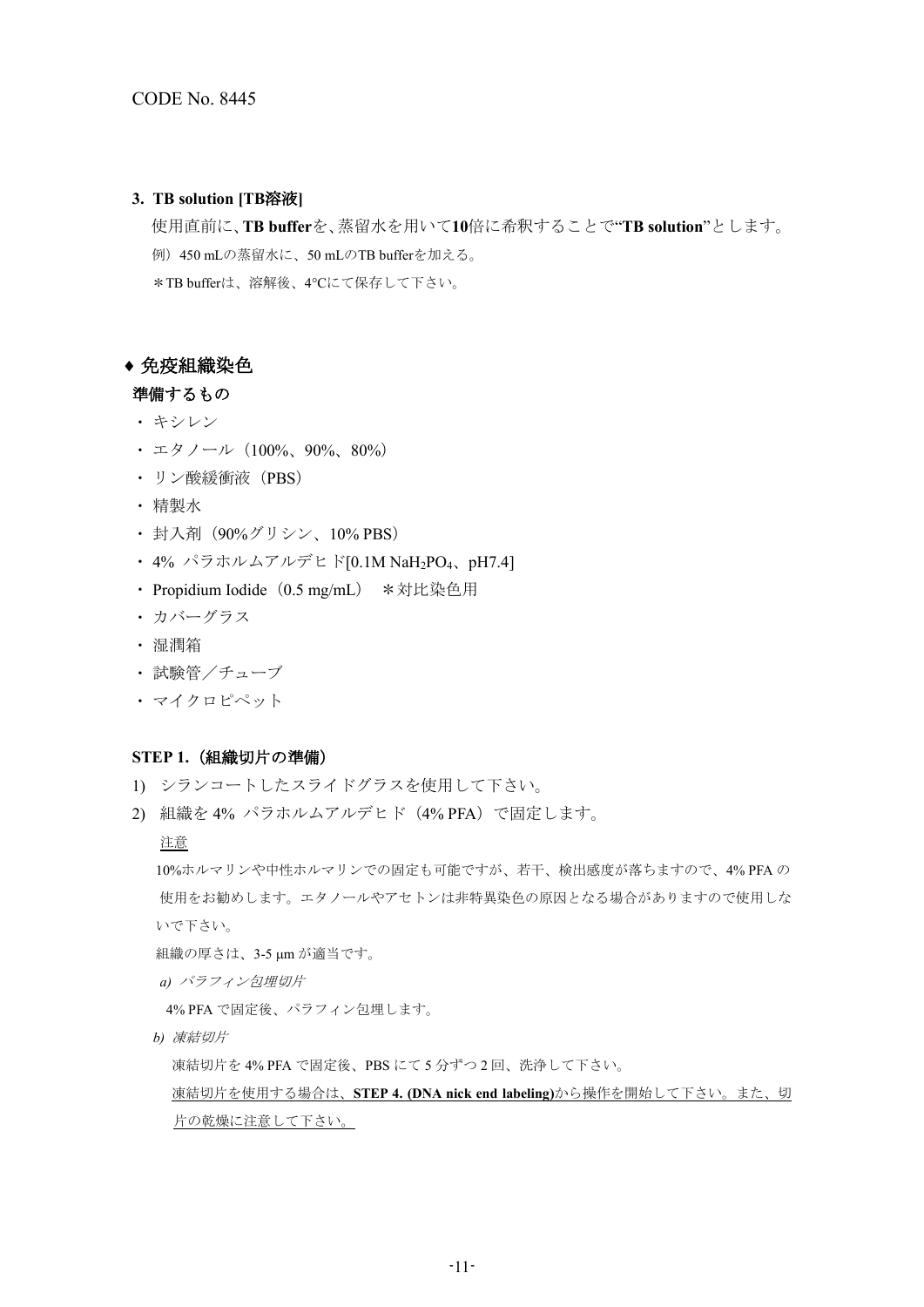#### **STEP 2.**(脱パラフィン処理)

各操作ステップにおいて、組織の乾燥に注意して下さい。

- 1) キシレンに 3 分ずつ 3 回、浸漬します。
- 2) 100%エタノールに 3 分ずつ 3 回、浸漬します。
- 3) 90%エタノールに 3 分ずつ 3 回、浸漬します。
- 4) 80%エタノールに 3 分ずつ 3 回、浸漬します。
- 5) 精製水に 2 分ずつ 4 回、浸漬します。

#### **STEP 3.**(**proteinase K**(**PK**)処理)

凍結切片を使用する場合、本操作は不要です。

- 1) 500 µLのPBSを組織にのせ、37°Cで30分間反応させます。(あるいは、37°Cに温めたPBS を入れた容器にスライドを入れ、15-30分間反応させます。)
- 2) PBSを払い落とし、250 µLの**PK solution**を組織にのせ、37°Cで30分間反応させます。
- 3) 精製水に2分ずつ4回、浸漬して洗浄します。

#### 注意

反応させている間に**TdT solution**を準備します。**TdT solution**の作製は氷中で行って下さい。

#### **STEP 4.**(**DNA nick end labeling**)

- 1) 50 µLの**TdT buffer II**を組織にのせ、室温で5-10分間反応させます。
- 2) **TdT buffer II**を払い落とし、50 µLの**TdT solution**を組織にのせ、37°Cで60分間反応させ ます。
- 3) **TdT solution**を払い落とし、**TB solution**を入れた容器に浸漬して、室温で15分間反応さ せます。
- 4) 精製水に2分ずつ4回、浸漬して洗浄します。

#### **STEP 5.**(対比染色)

- 1) 50 μLのPropidium Iodide (0.5 μg/mL) を組織にのせ、4℃で15-20分間反応させます。
- 2) PBSに5分浸漬して洗浄します。

#### **STEP 6.**(封入と検鏡)

- 1) 封入剤(90% グリセリン、10% PBS)で封入し、カバーグラスをかけます。
- 2) 蛍光顕微鏡にて検鏡します。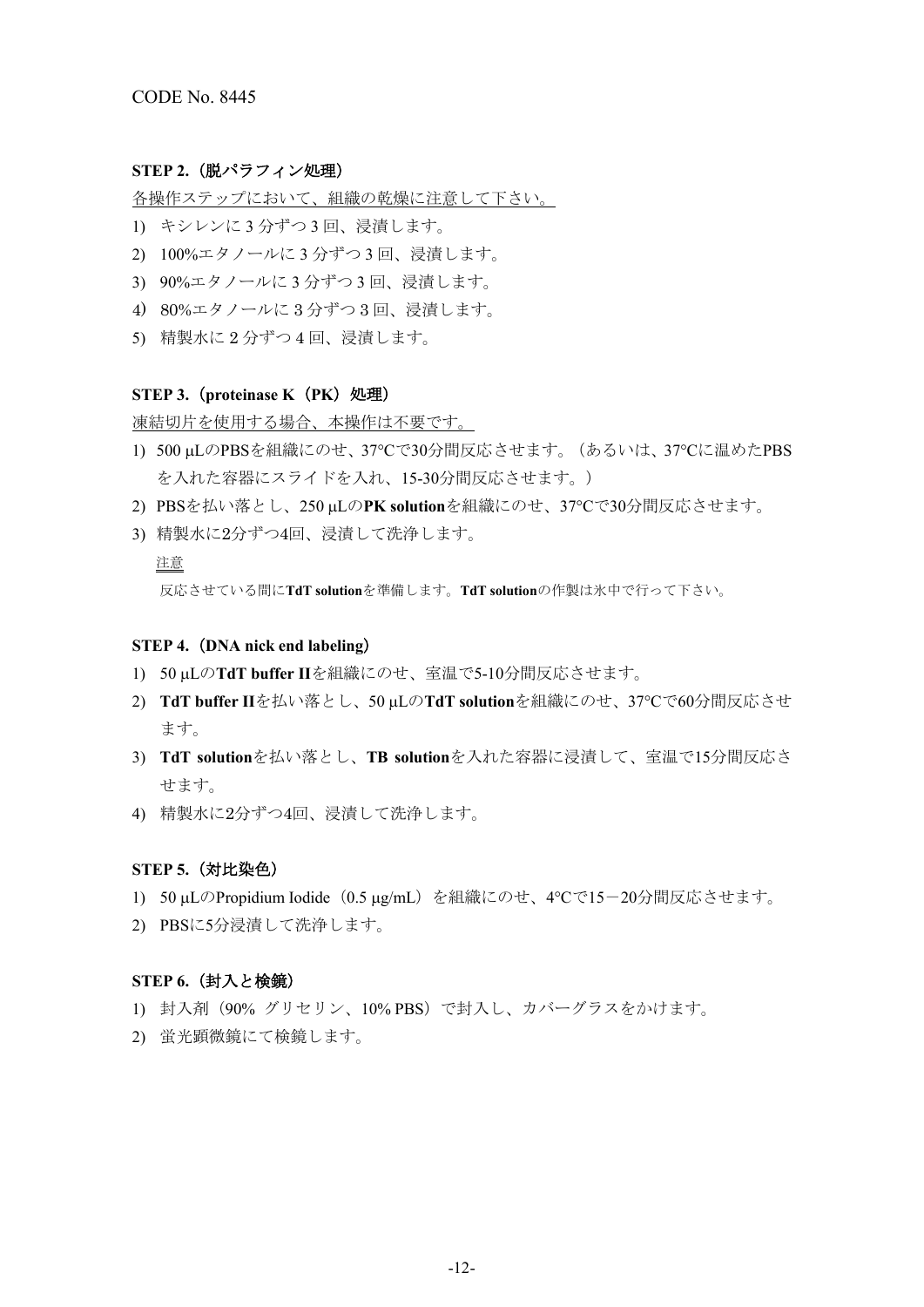#### ◆ フローサイトメトリー法

陽性コントロールと陰性コントロールをおいて測定することをお勧めします。

例)陽性コントロール;末梢血単核球やRaji細胞などの細胞株(生存率95%以上)を、DNase I処理(DNase I (1 µg/mL)を37°Cで60分間処理)したもの

陰性コントロール;DNase I処理していない上記の細胞

#### 準備するもの

- ・ リン酸緩衝液(PBS)
- PBS $(0.2% BSA\triangleq)$
- 4% パラホルムアルデヒド[0.1M NaH<sub>2</sub>PO<sub>4</sub>、pH7.4]
- ・ 70% エタノール
- ・ 精製水
- ・ 試験管/チューブ
- ・ マイクロピペット

#### **STEP 1.**(細胞の固定)

- 1) 細胞を PBS(0.2% BSA 含)で数回洗浄します。
- 2) 4% パラホルムアルデヒド (4% PFA) を用いて 4℃ で 30 分間固定します。
- 3) 細胞を PBS (0.2% BSA 含) で 2 回洗浄します。 注意 エタノールやアセトンは非特異染色の原因となる場合がありますので、固定に使用しないで下さい。

#### **STEP 2.**(細胞の透過性亢進処理)

cell pellet に 200 µL の 70% エタノールを加え懸濁し、-20°C で 30 分間処理します。

注意

この処理を行っている間に **TdT solution** を準備します。**TdT solution** の作製は氷中で行って下さい。 以降の操作ステップへ直ちに進めない場合は、細胞を 70% エタノールに懸濁して-20°C にて保存しま す。保存したサンプルは 1 週間以内に測定して下さい。

#### **STEP 3.**(**DNA nick end labeling**)

- 1) PBS(0.2% BSA含)で2回洗浄後、30 µLの**TdT solution**を加えて細胞を懸濁し、37°Cで 60分間反応させます。陰性コントロールに対しては、30 µLの**negative TdT solution**(**TdT buffer II** と**FITC-dUTP**を**19:1**の割合(28.5 µL: 1.5 µL)で混合したもの) を加えて細胞 を懸濁し、37°Cで60分間反応させます。
- 2) PBS (0.2% BSA含) で2回洗浄します。
- 3) cell pelletに200-500 μLのPBS (0.2% BSA含) を加えて懸濁し、フローサイトメーターで 測定します。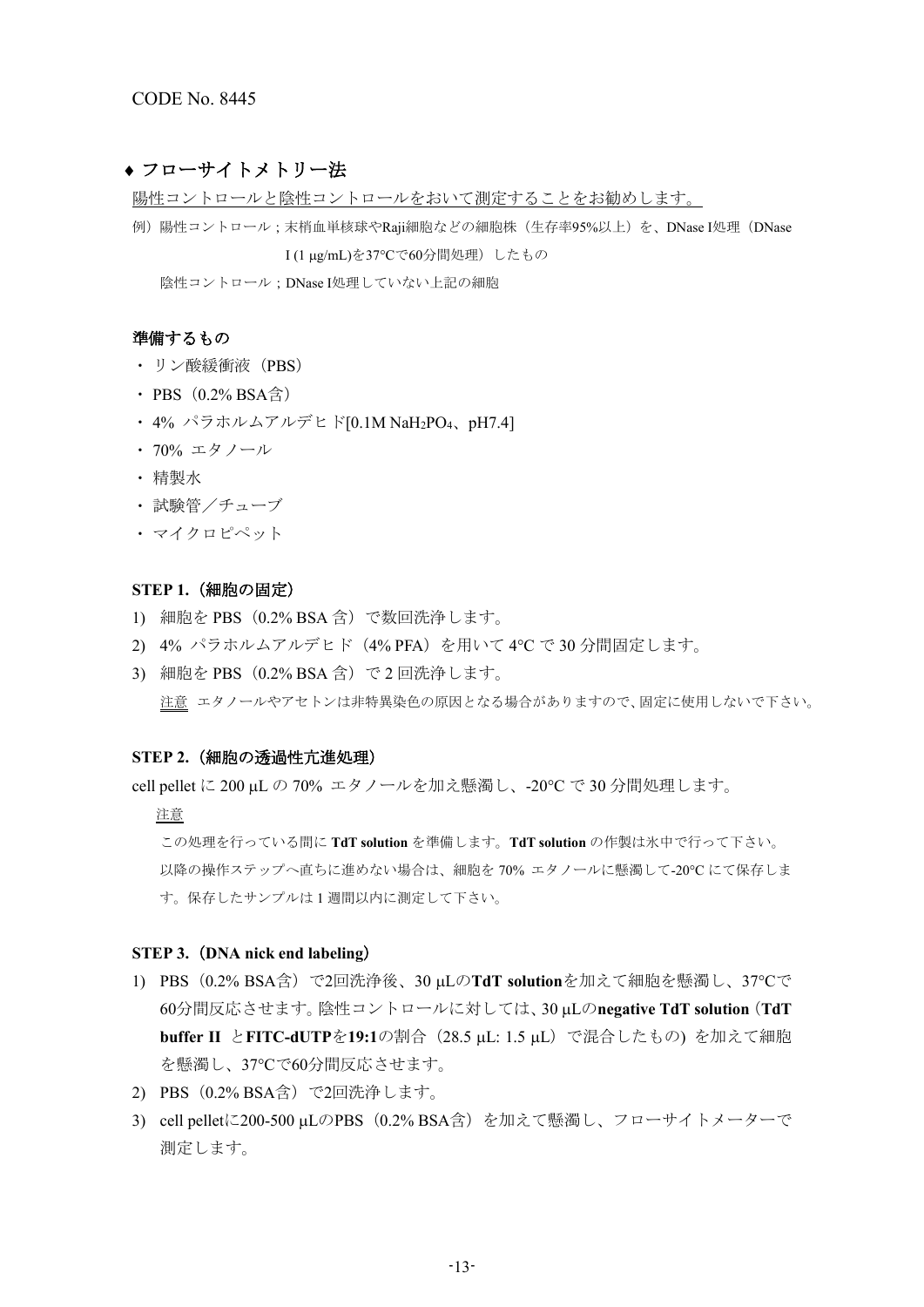#### ◆ Cytospin標本の染色

陽性コントロールと陰性コントロールをおいて測定することをお勧めします。

```
例) 陽性コントロール;末梢血単核球やRaji細胞などの細胞株(生存率95%以上)を、DNase I処理(DNase
  I (1 µg/mL)を37°Cで60分間処理)したもの
```
陰性コントロール;DNase I処理していない上記の細胞

#### 準備するもの

- PBS (2% ウシ胎児血清 (FCS) 、0.09% NaN<sub>3</sub>)
- 精製水 (0.2% BSA含)
- PBS-T $(0.5\%$  Tween-20,  $0.2\%$  BSA)
- 4% パラホルムアルデヒド[0.1M NaH<sub>2</sub>PO<sub>4</sub>、pH7.4]
- Propidium Iodide (0.5 µg/mL) \*対比染色用
- 封入剤 (90% glycerin、10% PBS)
- ・ カバーグラス
- ・ 湿潤箱
- ・ 試験管/チューブ
- ・ マイクロピペット

#### **STEP 1.**(**Cytospin**)

細胞を PBS(2% FCS、0.09% NaN3)で数回洗浄し、従来法に基づいて実施します。

Cytospin は使用する機器によって、多少条件が異なりますが、下記の条件がおよその 目安です。

細胞数:スライドグラス 1 枚あたり、50-100 µL の細胞懸濁液(1 × 105 cells/mL)

- 回転数:300-500 × g
- 時間:5-10 分間

#### **STEP 2.**(細胞の固定)

- 1) 扇風機などの優しい風に当てながら約 60 分間、細胞を風乾します。
- 2) 4% パラホルムアルデヒド (4% PFA) を用いて 4℃ で5 分間固定します。

#### 注意

エタノールやアセトンは非特異染色の原因となる場合がありますので、固定に使用しないで下さい。

#### **STEP 3.**(細胞の透過性亢進処理)

4% パラホルムアルデヒドを払い落とし、PBS-T(0.5% Tween-20、0.2% BSA)を細胞にの せて室温で 15 分間反応させます。

注意 反応させている間に**TdT solution**を準備します。**TdT solution**の作製は氷中で行って下さい。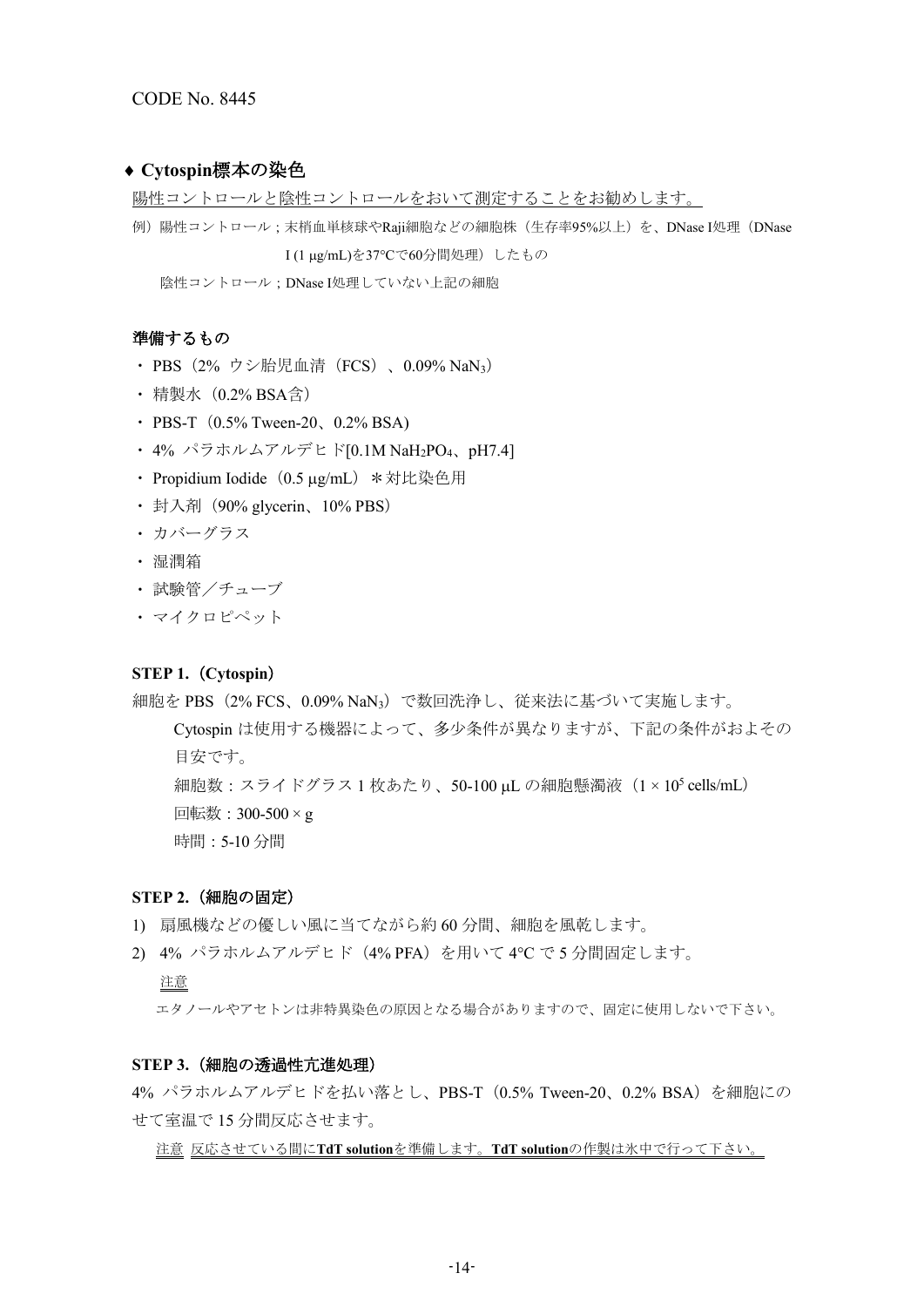#### **STEP 4.**(**DNA nick end labeling**)

- 1) スライドを精製水で3回洗浄します。
- 2) 精製水を払い落とし、50 µLの**TdT solution**を細胞にのせて37°Cで60分間反応させます。 陰性コントロールに対しては、50 µLの**negative TdT solution**(**TdT buffer II** と **FITC-dUTP**を**19:1**の割合(28.5 µL: 1.5 µL)で混合したもの)を細胞にのせて37°Cで60 分間反応させます。
- 3) TdT solutionを払い落とし、スライドをPBSで3回洗浄します。

#### **STEP 5.**(対比染色)

- 1) 50 µLのPropidium Iodide(0.5 µg/mL)を細胞にのせ、4°Cで15-20分間反応させます。
- 2) スライドをPBSで3回洗浄します。

#### **STEP 6.**(封入と検鏡)

- 1) 封入剤(90% グリセリン、10% PBS)で封入し、カバーグラスをかけます。
- 2) 蛍光顕微鏡にて検鏡します。

#### 参考文献

- 1) Kozaki, K., *et al., Cancer Res.* **68**, 2094-2105 (2008)
- 2) Hara, H., *et al., J. Immunol.* **180**, 7859-7868 (2008)
- 3) Numata, K., *et al., J. Immunol.* **178**, 3777-3785 (2007)
- 4) Yano, T., *et al., Mol. Cell. Biol.* **26**, 4474-4488 (2006)
- 5) Pati, D., *et al., Mol. Cell. Biol.* **22**, 8267-8277 (2002)
- 6) Yoshikawa, R., *et al., Cancer Res.* **61**, 1029-1037 (2001)
- 7) Negoro, S., *et al., Circulation* **103**, 555-561 (2001)
- 8) Steller, H. *Science* **267**, 1445-1449 (1995)
- 9) Mori, C., *et al., Anat. Rec.* **242**, 103-110 (1995)
- 10) Carbonari, M., *et al., Cytometry* **22**, 161-167 (1995)
- 11) Krammer, P. H., *et al., Curr. Opin. Immunol.* **6**, 279-289 (1994)
- 12) Mori, C., *et al., Anat. & Embryol.* **190**, 21-28 (1994)
- 13) Wyllie, A. H., *et al., Br. J. Cancer* **67**, 205-208 (1993)
- 14) Gavrieli, Y., *et al., J. Cell Biol.* **119**, 493-501 (1992)

ここにご紹介する以外にも多数の文献がございます。